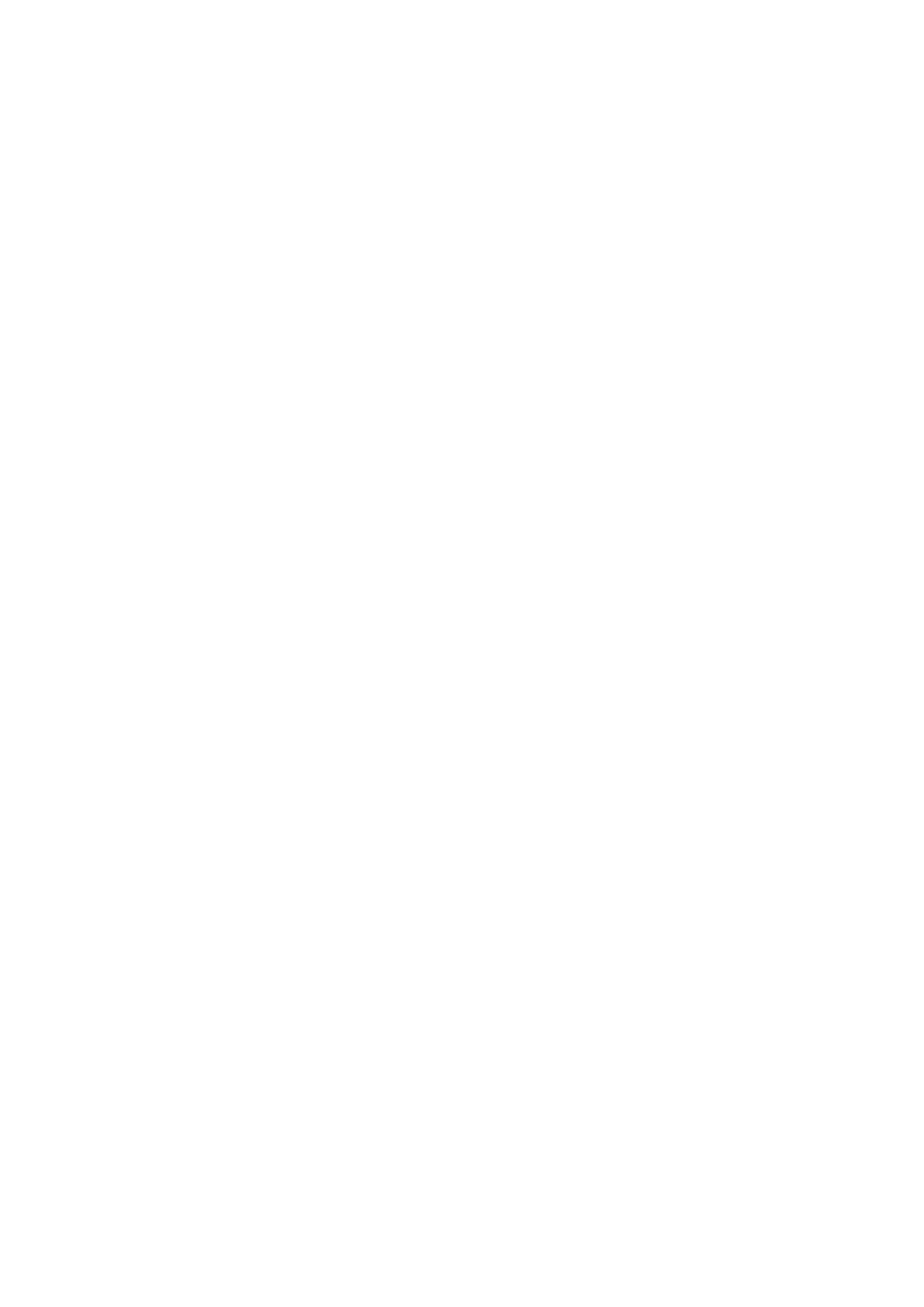**Propositions**

attached to the thesis

# **Stochastic models for order picking systems**

Jelmer Pier van der Gaast Erasmus University Rotterdam 8 September 2016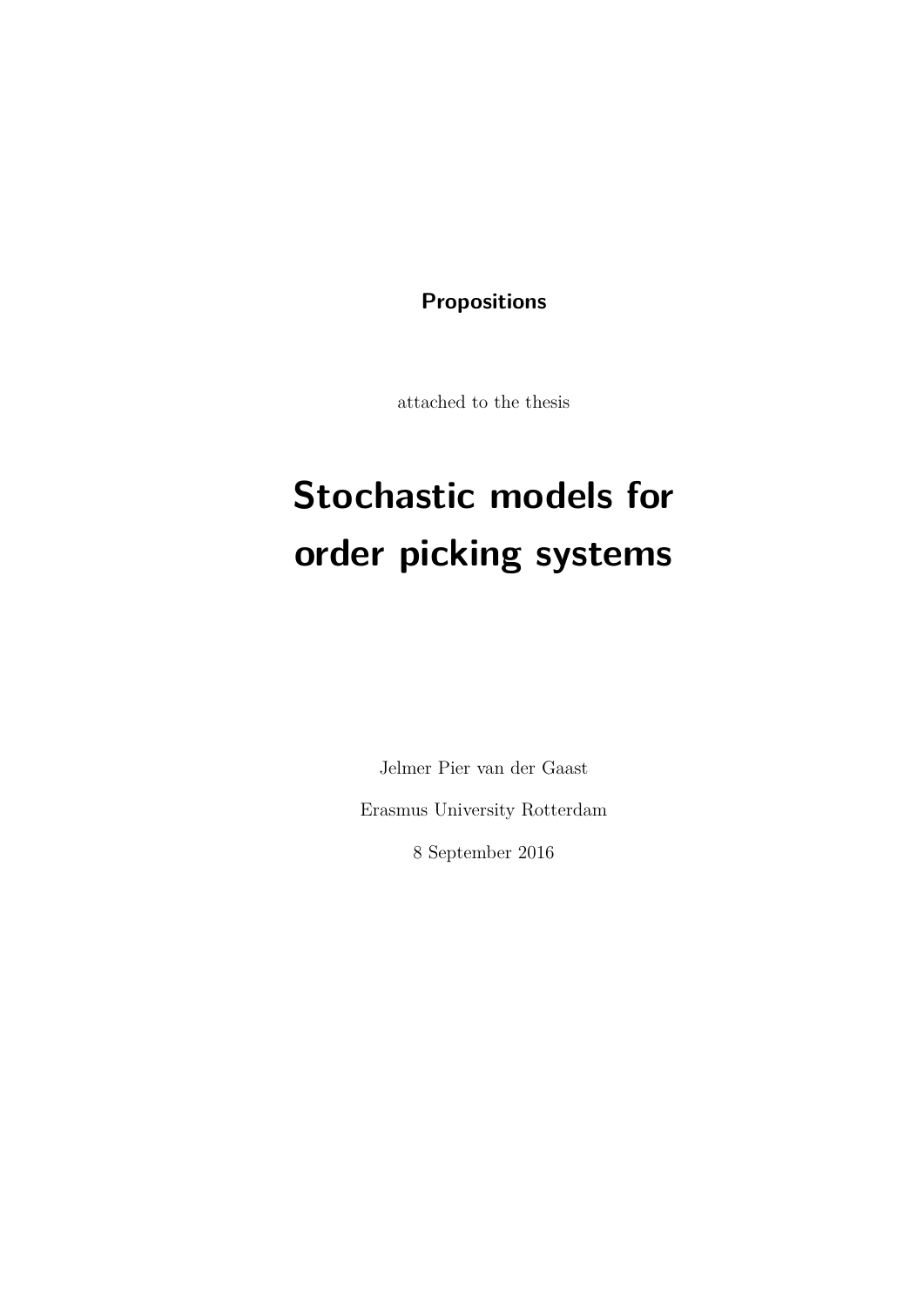In order to accurately model order picking systems it is essential to consider their inherent stochastic behavior.

*(This thesis)*

II

Queueing models provide a valuable tool to study order picking systems since they help designers in the initial design phase to quickly evaluate many design alternatives, to narrow down the available design space, and to optimize over this space.

*(This thesis)*

#### III

Multi-class jump-over queueing networks can accurately determine the performance of a zone picking system, taking into account congestion and blocking related to limited zone buffer sizes and conveyor merges.

*(Chapter 2 and 3)*

#### IV

To minimize the mean waiting time in a polling system it is often better to serve all incoming customers at a queue before switching to the next one. To minimize the batch sojourn-time, under high utilization it is better to often switch between queues than staying too long at a queue.

*(Chapter 5)*

V

E-commerce companies experiencing high order arrival rates can benefit from a milkrun picking system where new customer orders are dynamically added to fixed pick routes instead of using a traditional batch picking system.

*(Chapter 6)*